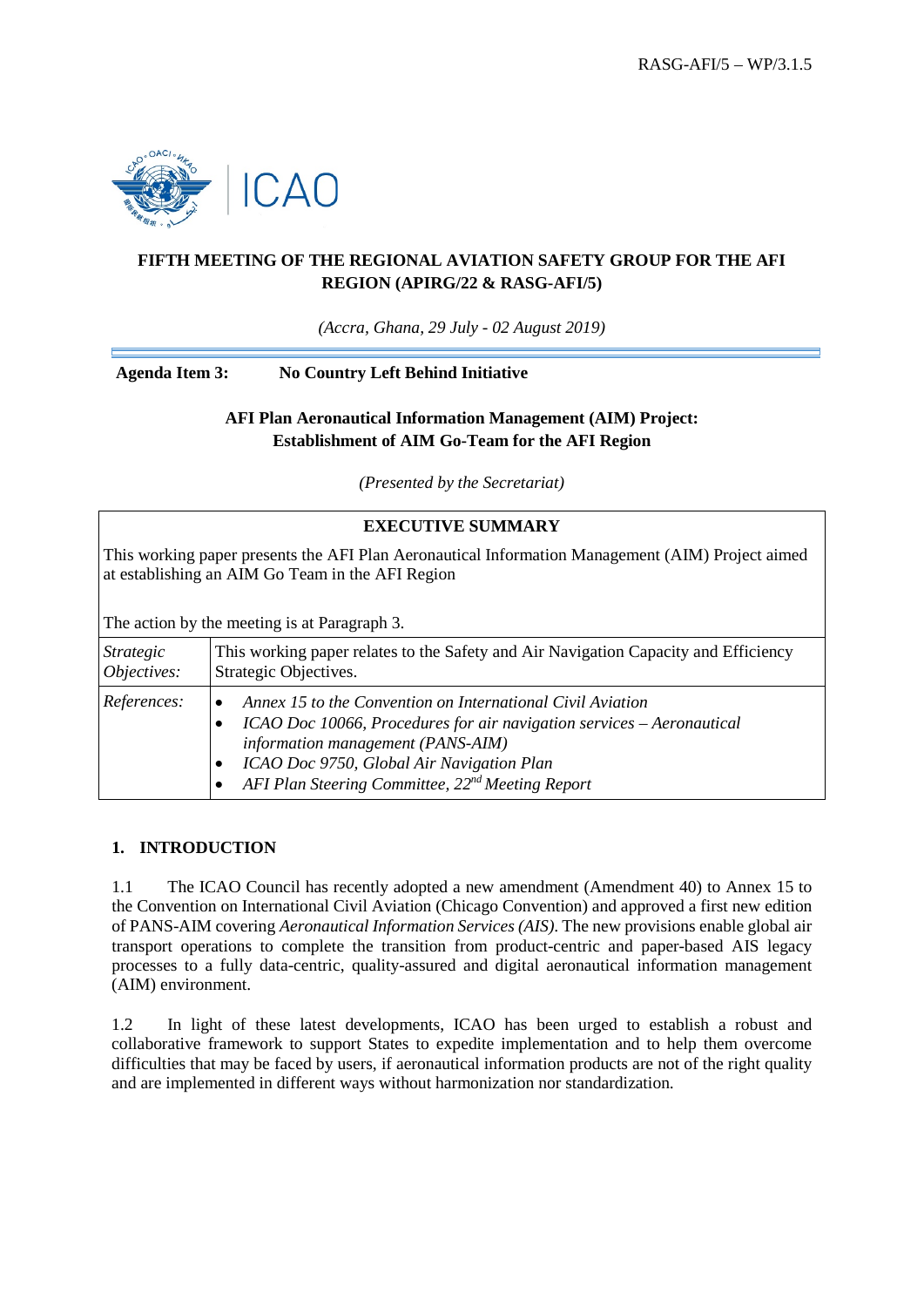### **2. DISCUSSION**

#### **APIRG AIM Projects**

2.1 In the AFI Region, specific ICAO AIM Projects have been initiated to advance implementation in the aeronautical information domain:

- a) **AFI AIM** Project /2019/001, designed to assist selected AFI Region States with Quality Management System (QMS) implementation;
- b) **AFI AIM Project** /2019/003, designed to assist selected AFI Region States with TOD Implementation;
- c) **AFI AIM/**Project /2019/002, designed to assist selected AFI Region States with AIXM and eAIP implementation.

2.2 Among these projects, high priority is given to the one supporting the implementation of QMS in a digital/electronic AIM environment. An analysis of selected USOAP Protocol Questions (PQs) for the African Region shows that the effective implementation of properly organized QMS as applied to AIS processes is only 33%; therefore, still low as an average value. An important pre-requisite for States to effectively transition from AIS to AIM is to ensure that quality measures are in place.

### **Scope of the AIM Go-Team Project**

2.3 As a continuation of the existing AFI AIM Project /2019/001, it is proposed to further enhance its mechanisms through the establishment of an "**AIM Go-Team for the AFI Region** to support the implementation of QMS in a digital/electronic AIM environment.

### **Key elements of the AIM Go-Team Concept**

2.4 The primary objective of the AIM Go-Team Concept is to bring States to a good implementation stage through a standard process which includes:

- a) engagement with the AFI States receiving assistance;
- b) in-depth analysis of their bottlenecks with implementation;
- c) provision of tailored guidance to address those challenges;
- d) identification of follow-up actions; and
- e) monitoring the execution of those follow-up actions through specific Key Performance Indicators (KPIs).

2.5 The key element of the Go-Team Concept is the "follow-up actions". This is where the Go-Team Concept significantly differs from the standard seminars/workshops support. The follow-up actions imply that:

- a) States/ANSP are expected to develop a detailed AIM Implementation Action Plan, based on the Go-Team Recommendations, within 6 months after the on-site visit;
- b) the Go-Team is expected to monitor States` implementation as well as the operational benefits achieved, through effective feedback mechanisms;
- c) The Go-Team will also engage with the regulatory authorities and the service providers to ensure that implementation is executed; and
- d) The ICAO Regional Offices, based on the recommendations and the feedback provided by the Go-Team will guide States closely in their implementation efforts (additional States` visits).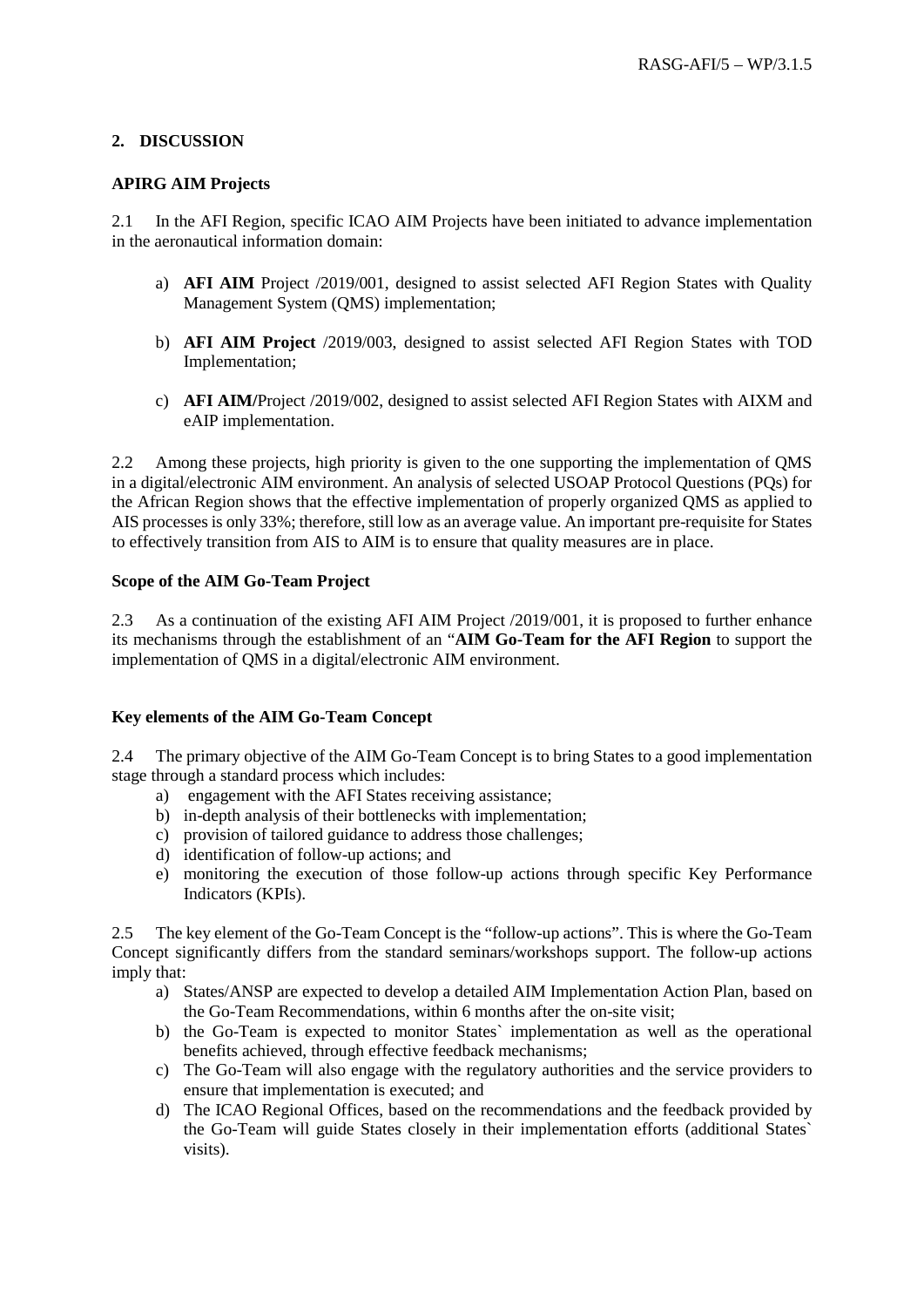2.6 The follow-up actions will ensure that the implementation is actually executed. The AIM Go-Team does not have direct control over the implementation process within a State; decisions relating to the implementation of Aeronautical Information Services enhancements rests with the State and its designated ANSP. However, an active engagement from States, all the concerned stakeholders within the States and the Go-Team members in the execution of the follow-up actions is the key to success.

- 2.7 The Go-team will be composed of:
	- e) ICAO Headquarters Technical Officer/s;
	- f) ICAO relevant Regional Officer/s;
	- g) Recipient State/s Focal Point/s; and
	- h) Partner organizations/States.

#### **Summary of Planned Schedule**

2.8 The proposed project builds upon the existing AFI AIM Project /2019/001 and happens in conjunction with the other AFI AIM Projects (AFI AIM Project /2019/003 and AFI AIM/Project /2019/002). Therefore, the starting date and the timeframe will be adapted, taking into consideration the three projects all together as well as the additional steps required by the Go-Team Concept.

#### **Selection of Candidate States**

2.9 Based on the Protocol questions results, a list of potential candidate States for the AIM Go-Team is provided as an **Appendix** to this working paper.

### **3. CONCLUSION**

- 3.1 The meeting is invited to:
	- a) Note the information provided in this working paper;
	- b) Request States/ANSPs to:
		- 1) Take advantage and/or support the AFI Plan project on the establishment of an AIM Go-Team in order to ensure effective implementation of properly organized quality management systems (QMS) in the AFI Region; and
		- 2) Develop detailed and time-bound AIM Implementation Action Plans, based on the Go-Team recommendations, and facilitate the follow-up activities to be conducted by the Go-Team.

--END---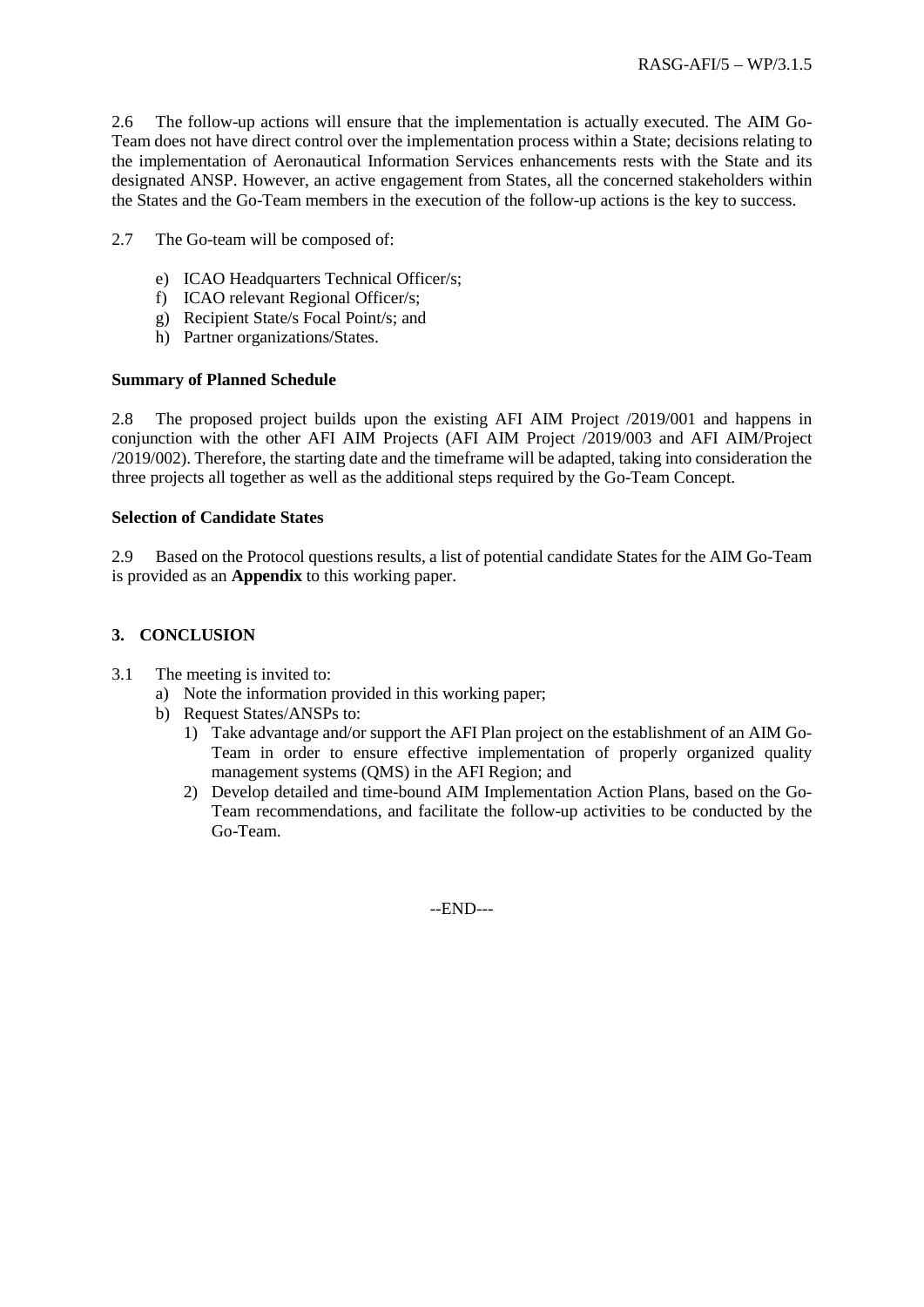### **APPENDIX**

# **Potential candidate States[1](#page-3-0)**

| No.               | <b>State</b>                        | <b>Status of USOAP</b><br>CMA PQ 7.267 <sup>2</sup> :<br>1=Satisfactory<br>0=Not satisfactory |
|-------------------|-------------------------------------|-----------------------------------------------------------------------------------------------|
| 1.                | Algeria                             | 1                                                                                             |
| $\overline{2}$ .  | Angola                              | $\overline{0}$                                                                                |
| 3.                | Benin                               | $\mathbf{1}$                                                                                  |
| $\overline{4}$ .  | <b>Botswana</b>                     | $\overline{0}$                                                                                |
| 5.                | <b>Burkina Faso</b>                 | $\overline{0}$                                                                                |
| 6.                | Burundi                             | $N/A^3$                                                                                       |
| 7.                | Cabo Verde                          | $\mathbf{1}$                                                                                  |
| 8.                | Cameroon                            | $\mathbf{1}$                                                                                  |
| 9.                | <b>Central African</b><br>Republic  | $\overline{0}$                                                                                |
| 10.               | Chad                                | $\overline{0}$                                                                                |
| 11.               | Comoros                             | $\overline{0}$                                                                                |
| 12.               | Congo                               | $\overline{0}$                                                                                |
| 13.               | Cote d'Ivoire                       | $\boldsymbol{0}$                                                                              |
| 14.               | Democratic Republic<br>of the Congo | $\overline{0}$                                                                                |
| $\overline{15}$ . | Djibouti                            | $\overline{0}$                                                                                |
| 16.               | Egypt                               | 1                                                                                             |
| 17.               | Equatorial Guinea                   | $\mathbf{1}$                                                                                  |
| 18.               | Eritrea                             | $\overline{0}$                                                                                |
| 19.               | Ethiopia                            | $\overline{0}$                                                                                |
| 20.               | Gabon                               | $\overline{0}$                                                                                |
| 21.               | Gambia                              | $\overline{0}$                                                                                |
| 22.               | Ghana                               | $\overline{0}$                                                                                |
| 23.               | Guinea                              | $\overline{0}$                                                                                |
| 24.               | Guinea-Bissau                       | $\boldsymbol{0}$                                                                              |
| 25.               | Kenya                               | $\mathbf{1}$                                                                                  |
| 26.               | Lesotho                             | $\boldsymbol{0}$                                                                              |
| 27.               | Liberia                             | $\overline{0}$                                                                                |
| 28.               | Libya                               | $\boldsymbol{0}$                                                                              |
| 29.               | Madagascar                          | $\mathbf{1}$                                                                                  |
| 30.               | Malawi                              | $\boldsymbol{0}$                                                                              |
| 31.               | Mali                                | $\mathbf{1}$                                                                                  |
| 32.               | Mauritania                          | $\overline{0}$                                                                                |

<span id="page-3-0"></span>*<sup>1</sup> Highlighted in blue.*

<u>.</u>

<span id="page-3-1"></span>*<sup>2</sup> PQ 7.267: Does the State ensure that a properly organized quality management system in the AIS has been established?*

<span id="page-3-2"></span>*<sup>3</sup> ANS was not covered by the audit conducted to the State in 2013.*